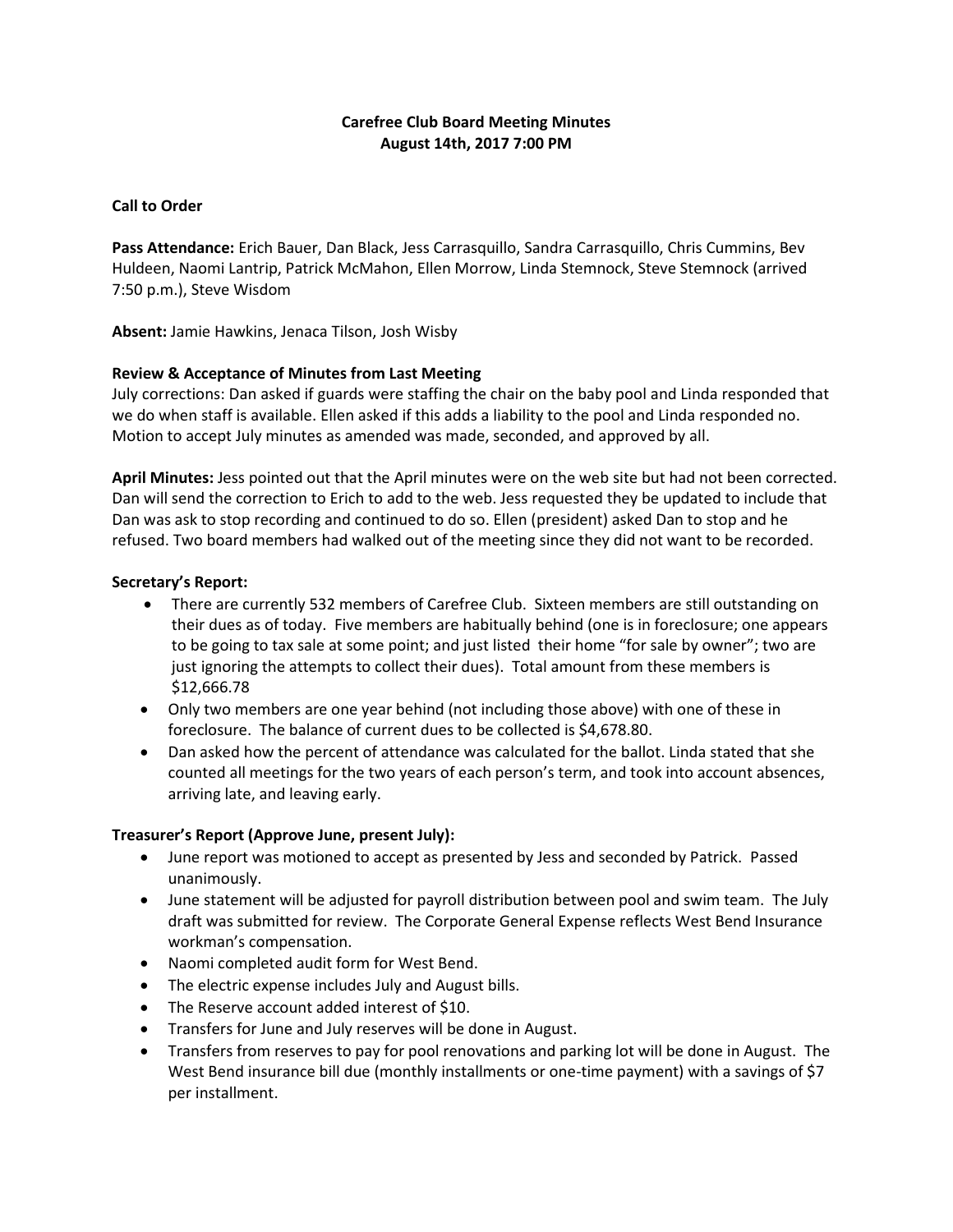## **Committee Reports**

### **Pool:**

 Linda reported that we were able to keep the pool open full hours for 2 additional weeks. Change in pool hours have been posted at the pool and on the web site for the past two weeks. Linda stated there has been a shortage of guard's city-wide this year as happens from time to time, causing our reduced hours. Some of the city pools closed their season early due to loss of guards. The shower water heater has gone out and Linda will be getting bids to replace it.

### **Grounds:**

 The sewer cap that was cracked in the lawn near the tennis courts has been removed and replaced with a flat cap. It is safe and secure now. Jess has sprayed and pulled weeds.

#### **Newsletter:**

• Nothing to report

## **Activities:**

- Bev reported that the summer pool party was well attended. 194 attended and \$510 was taken in gate receipts. The cost for party supplies/food was \$189.75 and \$800 for Stevie and the Dynamos (music).
- The committee has met and discussed the possibility of a bonfire, maybe on October  $7<sup>th</sup>$ , maybe having hotdogs and s'mores. Committee also discussed an ornament luncheon and cookie exchange for December. Bev made a suggestion box to have out at the summer meeting for activity ideas.

### **Web:**

 Up and running. Erich is looking to change the platform to reduce down time. Linda asked about preloading the pool schedule since it is not the full schedule, but this is not currently possible so she will need to change it on a daily basis. Erich is requesting event photos to update our web site.

## **Clubhouse:**

 Income of \$1,042 in rental and all swim. Expenses were \$285.19, \$50 for new keys, \$213.81 for new picnic tables and toilet paper. Steve is having the carpets cleaned next week. Steve would like to do a key inventory so if you have keys please let him know.

## **Swim team:**

 Wrapped up the 2017 season with a record number of swimmers, lessons, and income. The team was 2017 conference champions,  $6<sup>th</sup>$  year in a row.

## **Old Business:**

**Carefree South sign**: Jess and a team of about 20 have been working on the sign. They are meeting September 12 and  $26<sup>th</sup>$  with the  $26<sup>th</sup>$  being a public meeting. He is hoping to finish the project in October or November.

**Treasurer's bond or blanket bond**- Jess presented 3 quotes: 1) An additional \$50,000 for \$148/year, 2) an additional \$75,000 for \$194/year, and 3) an additional \$150,000 for \$222/year which would be in addition to the \$25,000 coverage our insurance policy currently offers. This new policy would require counter signatures for checks over \$2,500 and two people to handle bank accounts, which we already do. Naomi will look into the process and cost of counter signatures for electronic checks. The information was tabled so members could digest the information and Naomi could get back to the